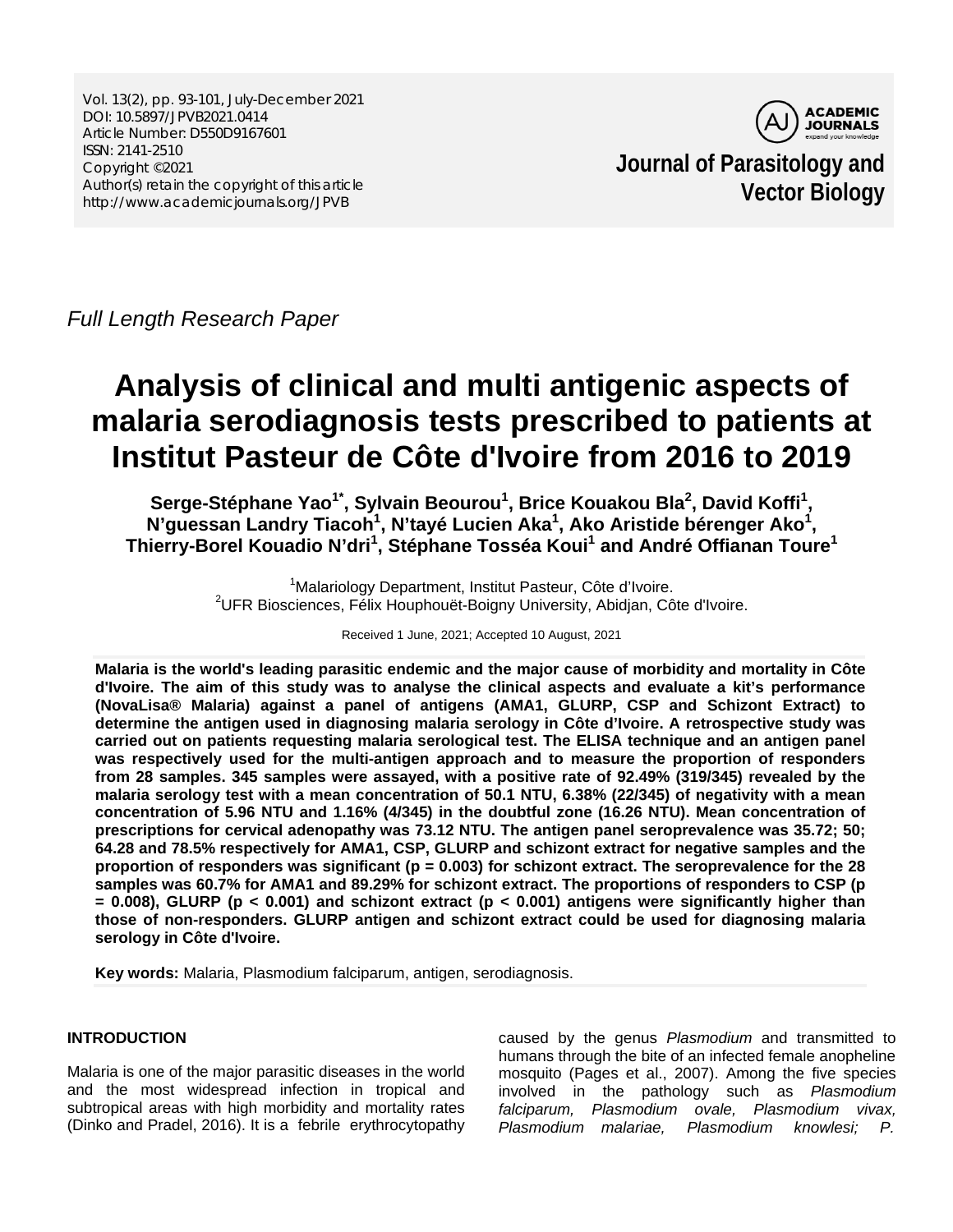*falciparum* is the most virulent species (WHO, 2018). In 2018, According to the World Health Organization (WHO), the number of malaria cases was estimated to 228 million worldwide with 405,000 recorded deaths. Most cases (213 million or 93%) were recorded in the WHO African region, far ahead South-East Asia (3.4%) and the Eastern Mediterranean region (2.1%). The African region is the most affected with 94% of deaths (WHO, 2019).

In Côte d'Ivoire, malaria remains a major public health issue because of its high frequency, severity and significant socio-economic consequences (Chadi, 2014). Indeed, malaria is the leading cause of morbidity with 43% of consultation in the country's health centers with an incidence rate of 105% in the general population with 295% in children under 5 years of age (Assi et al., 2013). The most common plasmodium species encountered is *P. falciparum*, constituting the first cause of mortality in children under 5 years of age (Lee et al., 2009). Children and pregnant women are the most vulnerable part of the population (WHO, 2018). With the advent of Artemisininbased Combination Therapies (ACTs) in treatment protocols, a biological confirmation of any suspected case of malaria is a necessity (WHO, 2018). This biological diagnosis is based on a number of tests including stained thick and thin blood film, rapid diagnostic tests (RDTs) and malaria serological test (Siala et al., 2010). The latter technique, according to literature, is of little interest in malaria endemic countries such as Côte d'Ivoire (Goran-Kouacou et al., 2017), except for some chronic clinical forms like progressive visceral malaria and hyper-immune malaria splenomegaly in which antibodies are at high level while parasitological investigations are most often negative (Wong et al., 2014). Malaria infection induces production of antibodies against vaccine candidate antigens including preerythrocytic, CircumSporozoite Protein (CSP), Liver Stage Antigen (LSA 3), Sporozoite and Liver Stage Antigen (SALSA) and erythrocytic, Apical Membrane Antigen 1 (AMA1), Glutamate Rich Protein (GLURP), Total Schizont Extract 07/03) antigens. Several seroepidemiological studies demonstrated that the abovementioned antigens play a key role in the acquisition of protective immunity against malaria and have been associated with a reduced risk of clinical signs of malaria (Polley et al., 2000; Osier et al., 2008; Diop et al., 2014; Adu et al., 2016). Malaria serological test is performed with commercial kits such as Malaria Novalisa Mal2 using two antigens (CSP and MSP1) from *P. falciparum* and CSP from *P. vivax* which specifically targets an antibody.

However, this test could sometimes be negative for

some patients living in endemic areas such as Ivory Coast (Goran-Kouacou et al., 2017).

According to the great antigenic variability of *P. falciparum* during its development cycle, it is necessary to investigate through a multi antigenic approach, the diagnosis of malaria serology by a retrospective study in patients at Institut Pasteur de Côte d'Ivoire.

# **MATERIALS AND METHODS**

#### **Types and site of study**

A retro-prospective and cross-sectional study was conducted on serum samples collected from patients for malaria serological test at the Malarialogy Unit (Department of Parasitology and Mycology) at Institut Pasteur de Côte d'Ivoire (IPCI). The retrospective study involved patients that were requested to undergo the malaria serological test from September 2016 to 2019. Demographic data (age, sex, sample origin, etc...) and results of malaria serological test were recorded. As for the prospective part, it was performed from September to November 2019 at the Department of Parasitology and Mycology.

# **Study population**

Serum obtained from 345 patients of all ages were used for malaria serological test at Institut Pasteur de Cote d'ivoire.

#### **Antigens and peptides**

Peptides derived from the liver stage (CSP, LSA3, SALSA) and blood stage antigens (GLURP, AMA1) of *P. falciparum* were used to measure antibody responses. The antigen description was summarised in Table 1.

#### **Elisa test using NovaLisa® Malaria KIT (Mal 023)**

The protocol used for malaria serological test was described by the manufacturer (Nova Tec Immun diagnostica GMBH). This NovaLisa® Malaria kit was intended for the qualitative and quantitative detection of IgG/IgM antibodies against *Plasmodium* in human serum. It encompassed a sample dilution buffer, wash buffer, controls (negative and positive), cut-off, conjugate, TMB substrate and stop buffer. The serology plate was precoated with two antigens, *P. falciparum* MSP1 and *P. vivax*. The wells of the plate in this kit are detachable from each other.

Briefly 100 μl of the standard, controls and diluted samples (1/101) were added to their respective wells and then well A1 was used as blank substrate. The plate was covered with the lid provided in the kit and then incubated for 1 h at 37°C. At the end of this incubation, three washes were performed. Then 100 μl of the conjugate was added to all wells except blank A1 and the plate was incubated again for 30 min at room temperature (25°C). After this incubation, three washes were done and 100 μl of the TMB

<sup>\*</sup>Corresponding author. E-mail: sergeyao@pasteur.ci. Tel: 002250749459103.

Author(s) agree that this article remain permanently open access under the terms of the Creative Commons Attribution [License 4.0 International License](http://creativecommons.org/licenses/by/4.0/deed.en_US)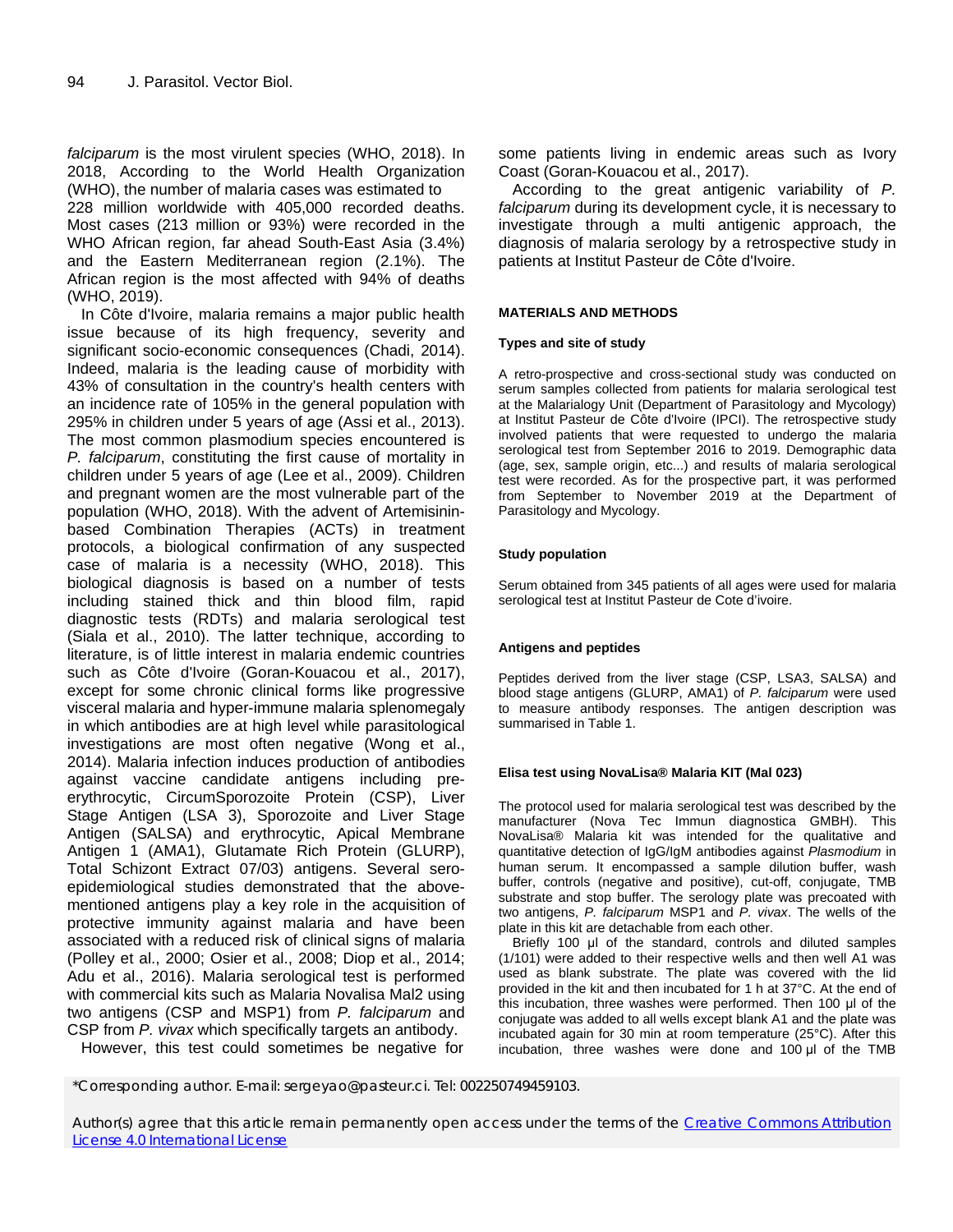**Table 1.** Sequences of peptides used and secretion location.

| <b>Peptides</b> | N-terminal to C-terminal sequence                   | a /mol  | Life cycle stage | <b>Plasmodial species</b> |
|-----------------|-----------------------------------------------------|---------|------------------|---------------------------|
| <b>CSP</b>      | ANPNANPNANPNANPNVDPNVDPC                            | 2557.67 | Sporozoites      | P. falciparum             |
| <b>GLURP</b>    | EDKNEKGOHEIVEVEEILC                                 | 2241.47 | Trophozoite      | P. falciparum             |
| AMA1            | <i>YKDEIKKEIERESKRIKLNDNDDEGNKKIIAPRIFISDDKDSLC</i> |         | Trophozoite      | P. falciparum             |

Source: Greenwood et al. (2005).

Substrate Solution was added to all wells and the plate was incubated for 15 min at room temperature (25°C) in the dark. A blue colour due to the enzymatic reaction appeared and 100 μl of the Stop Solution was added to all wells in the same order and at the same rate as for TMB Substrate Solution, then a colour change from blue to yellow was observed. Absorbance was measured 30 min at 450/620 nm after adding the stop solution. The titration of each sample was determined from the following formula:

Concentration (NovaTec unit) = sample absorbance mean  $\times$  10/cut off

According to the kit when the concentration of the sample is less than 9 NTU, it is declared negative. When the sample than 9 NTU, it is declared negative. concentration is higher than 11 NTU, it is declared positive and when the sample concentration is between 9 and 11 NTU, the sample is in the doubtful zone.

#### **Anti-plasmodial antibody assay**

ELISA technique was used to determine antibodies specific to a panel of antigens according to the method described by Courtin et al. (2009). It was made with Maxisorp®, Nunc 96-well plates. On each plate, a pool of serum from naïve individuals living in Bordeaux (France), also known as the Bordeaux Negative Control (TNB), was systematically used as a negative control, and a pool of serum from individuals living in Ivory Coast with a positive thick blood stain was used as a positive control. The test was conducted in several successive stages.

Samples were tested in triplicate (2 wells with antigen called Ag+ and one well without antigen called Ag-). 100 μg/well of each antigen (AMA1, GLURP, CSP were produced in recombinant form and kindly provided by collaborators and Total Schizont Extract) of *P. falciparum*, were diluted in with a concentration 1 μg / ml in coating buffer (PBS 0.5% phenol red) with the exception of Total Schizont Extract 07/03, which was diluted in 1µg / 1.2 ml. The plates were incubated at +4°C for one night. After removing the plates from the refrigerator, they were washed thrice in a washing buffer (PBS and 0.1% Tween 20). The plates were saturated with 150 μl of saturation solution (PBS, 0.1% Tween-20 and 5% milk) and incubated at 25°C for 1 h. After this incubation, they were washed three time. Serum samples to be tested, positive and negative controls were diluted respectively to a rate of 1 / 50 and 1 / 100 from the sample dilution solution (PBS, 0.1% Tween 20 and 1% milk powder and 0.02% sodium azide). 100 μl of each diluted sample and the positive and negative controls were distributed to the wells according to the plate layout and incubated at 25°C for 2 h. The plates were then removed from the incubator and washed thrice. Hundred (100) μL of anti-human IgG coupled with peroxidase and diluted at a rate of 1 / 7000 in a solution (PBS, 0.1 % Tween and 1 % powdered milk) were distributed in each well.

The plates were then re-incubated at 25°C for one hour. After this incubation, the plates were washed four times and 100 μl of TetraMethyl Benzidine solution (TMB one) were added to each well, the plates were incubated for 30 min at room temperature and protected from light. The blue coloration was stopped by adding 100 μl / well of sulphuric acid  $(H<sub>2</sub>SO<sub>4</sub>)$  at 0.2 M (stop solution). Optical densities (OD) were measured by spectrophotometry at 450 nm and recorded in an Excel file. Individual results were expressed as: ΔOD = ODx - ODn, where ODx represents the mean individual OD value in wells with the antigen and ODn the mean of individual OD value in wells without antigen. The positivity threshold (PT) of the anti-*Plasmodium* IgG level was calculated using the following formula: PT = mean (ΔOD neg) + 3SD. The mean of (ΔOD neg) of Bordeaux individuals not exposed to *Plasmodium* was 0.310 for Ag-AMA1; 0.274 for Ag-CSP; 0 for Ag-Schz total extract and 0.277 for Ag-GLURP. Consequently, exposed individuals were then classified as responders to each antigen if ΔOD was above the positivity threshold respectively, 0.31 for Ag-AMA1; 0.274 for Ag-CSP; 0 for Ag-Total Schz Extract and 0.277 for Ag-GLURP.

#### **Ethical consideration**

This study was carried out according to the guidelines of the Ivorian National reference center for malaria chemoresistance created by the interministerial decree number 393/08/2006, and conduct research according to the Ivorian National Ethical Committee and Research. Therefore, this study was performed after receiving approval from the Ivorian National Ethical Committee and Research.

#### **Data analysis**

Analyses were performed using Graph Pad Prism 5.0 and Epi info 7. The Kruskal-Wallis non-parametric test was used to compare mean concentrations according to age groups. All differences were considered significant at  $p < 0.05$ . Then, the Chi-square test ( $\chi$ 2) was used to compare the proportion of responders and nonresponders by the antigen.

# **RESULTS**

#### **Analysis of clinical aspects of malaria serologic tests**

On a total of 345 patients requesting malaria serological test at the Malarialogy Unit (Institut Pasteur de Cote d'Ivoire) 319 patients were positive for malaria serology whereas 22 patients were negative and 4 patients were in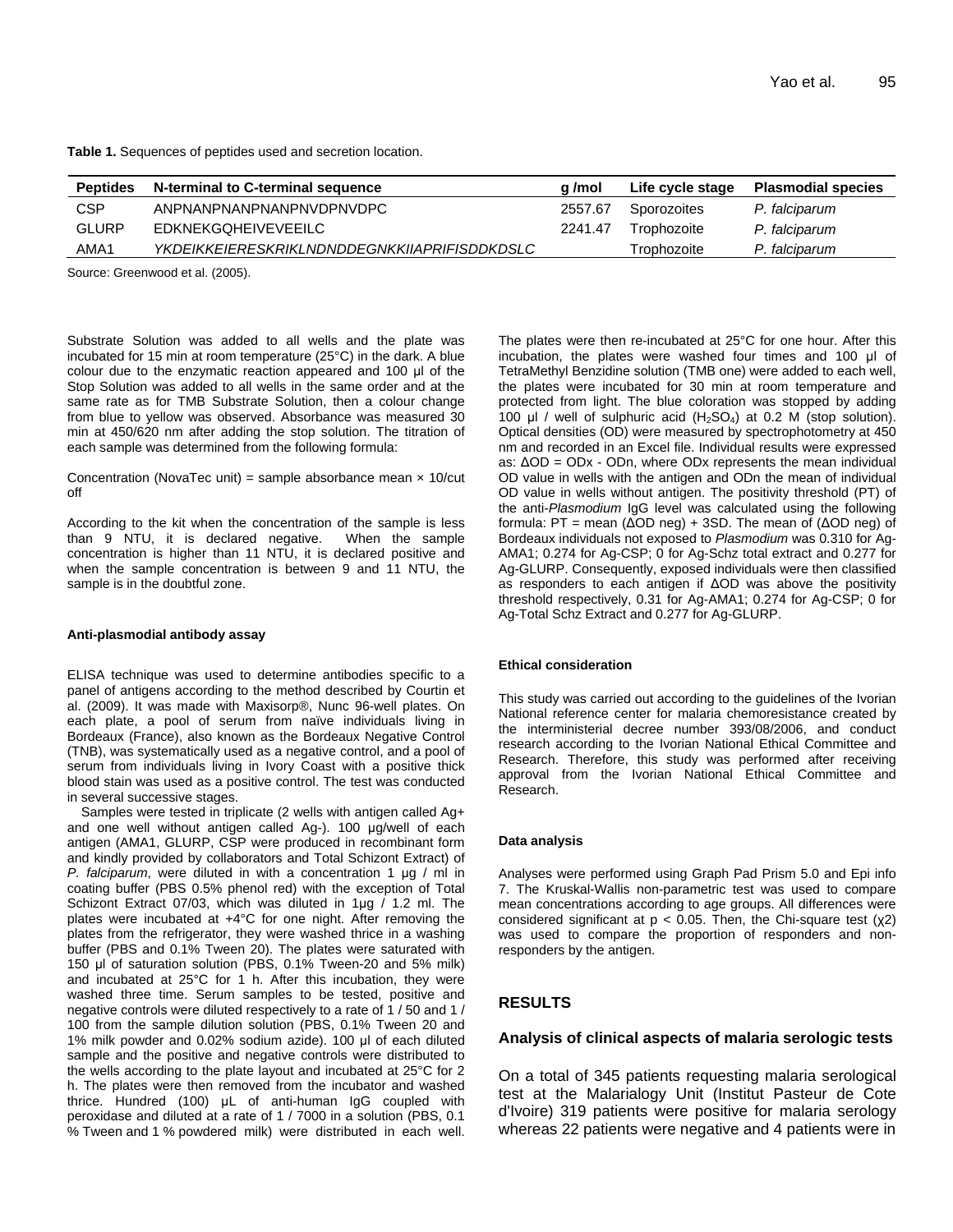| Variable           | <b>Positive</b> | Doubtful zone    | <b>Negative</b> | <b>Total</b>      | p-value |
|--------------------|-----------------|------------------|-----------------|-------------------|---------|
| Number of patients | 319             | 04               | 22              | 345               |         |
| Age (years)        |                 |                  |                 |                   |         |
| $0 - 4$            | 19              | 0                | 8               | 27                |         |
| $5 - 9$            | 31              | 0                | 2               | 33                |         |
| $\geq 10$          | 269             | 04               | 12              | 285               |         |
| Mean age           | $34.27 \pm 1.2$ | $37.25 \pm 8.39$ | 18.95±,277      | $33.33 \pm 1.162$ | 0.0024  |
| Sex                |                 |                  |                 |                   |         |
| Male               | 175             | $\overline{2}$   | 14              | 191               |         |
| Female             | 144             | $\overline{2}$   | 8               | 154               |         |
| Sex ratio          | 1.21            |                  | 1.75            | 1.24              |         |

**Table 2.** Characteristics of the study population according to malaria serology.

the doubtful zone. Patients over 10 years of age were the most numerous among patients declared positive, negative and in the doubtful zone respectively 269; 12 and 04. The mean age of patients in our study was 33.33+ / -1.16 years. Patients positive for malaria serology were older than negative patients; 34.27 + / -1.2 years versus 18.95 + /- 4.27 years with *(p* = 0.0024). The sex ratio was 1.24 for men (Table 2).

# **Analysis of results according to the reason for**  malaria serological test (clinical **information)**

Clinical information on 135 patients (39.13%) were not specified on their analysis reports received at the Malarialogy Unit for a total of 345 patients requesting malaria serological test. Reasons for prescribing malaria serological test were due to splenomegaly with a rate of 20% (69 patients), followed by a general or an infectious check-up with a total of 42 patients (12.17%). Leukocytosis; abdominal mass; tumour syndrome; leukopenia and cervical adenopathy were the causes for requesting malaria serological test with the lowest rate of 0.29% (1 patient) (Table 3).

# **Relation between mean concentration of IgG antimalarial antibodies and clinical information**

The mean concentration of IgG antimalarial antibodies was above 11 NTU for all causes for requesting malaria serological test. The mean concentration ranged from 27.91 NTU (lowest concentration) for leukocytosis to 73.12 NTU (highest concentration) for cervical lymphadenopathy as clinical information. Causes for prescribing malaria serology, such as visceral malaria,

thrombocytopenia, splenomegaly, leukopenia and posttreatment control, had a mean concentration of antimalarial IgG antibodies higher than 50 NTU, respectively 66.37, 58.31, 53.96, 51.69 and 50.53 NTU (Table 4).

# **Analysis of mean concentration according to malaria serological test results**

On a total of 345 serum samples received for malaria serology, 319 samples were positive, with a positivity rate of 92.46% with a mean concentration of antimalarial antibodies of 50.1 NTU; 22 serum samples with 6.38% of patients were declared negative for malaria serological test with a mean concentration of 5.94 NTU and 4 patients with 1.16% had a mean concentration of antimalarial antibodies of 10.26 NTU and all 4 patients were in the doubtful zone (Table 5).

# **Relation between mean concentration of malarial antibody and age**

The relation between the concentration of anti-malarial antibodies and age was made by categorizing the study population by age group: 0 to 4 years, 5 to 9 years and 10 years and over. It was noted that the mean concentration of anti-malarial antibodies increases with age. The mean concentration was 29.33; 44.39 and 48.66 NTU respectively in patients with age groups from 0 to 4 years; from 5 to 9 years and eventually in patients over 10 years old. A difference was observed between the mean concentrations of antimalarial antibodies produced by patients with 10 years of age and over was significantly higher than that produced by patients with an age ranging from 0 to 4 years (Figure 1).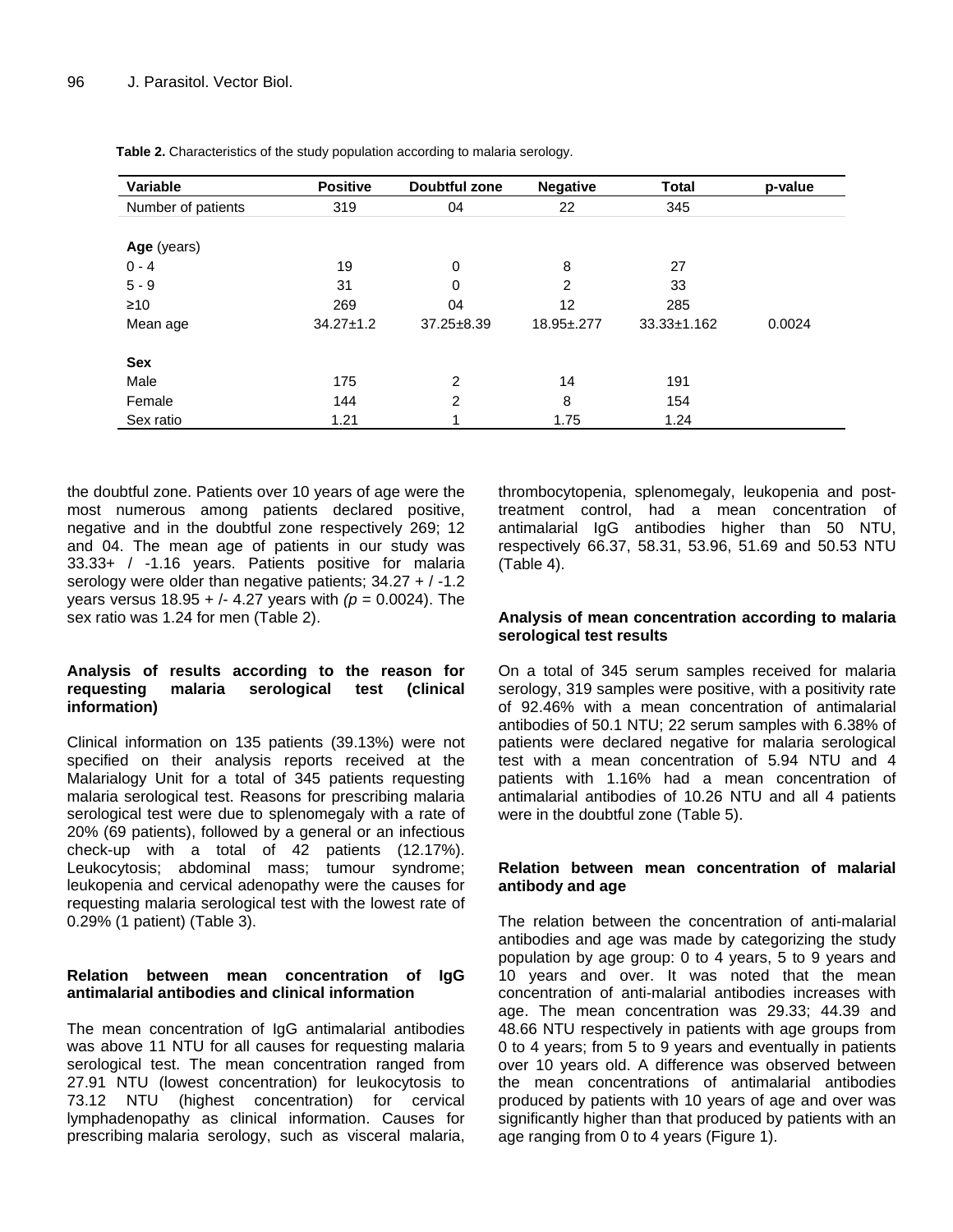**Clinical information Total number Percentage** malaria 5 1.45 Cervical Adenopathy **1** 0.29 Anemia 11 3.19 Bicytopenia 1.16 Health check up /Infectious check up 42 42 12.17 Post-treatment control 11 3.19 Indeterminate fever 10 2.90 Hyperthermia 1.36 Leukocytosis 1 0.29 Leukopenia  $1$  0.29 Abdominal mass 0.29 Nephrotic 5 1.45 Unspecified 39.13 Repeated malaria 33 3 9.56 Visceral malaria 2 0.58 Pancytopenia 2 0.58 Splenomegaly 20 Malaria Syndrome 2 and 2 0.58 Tumor Syndrome **1** 0.29 Thrombocytopenia 1.16 Total 345 100

**Table 3.** Distribution of patients according to clinical information.

**Table 4.** Mean concentrations (anti-*Plasmodium* IgG) based on clinical information.

| <b>Clinical information</b>          | <b>Mean concentrations (NTU)</b> |  |  |  |
|--------------------------------------|----------------------------------|--|--|--|
| Malaria                              | 39.88                            |  |  |  |
| cervical adenopathy                  | 73.12                            |  |  |  |
| Anemia                               | 43.15                            |  |  |  |
| Bicytopenia                          | 32.40                            |  |  |  |
| Health check up /Infectious check up | 42.96                            |  |  |  |
| Post-treatment control               | 50.53                            |  |  |  |
| Indeterminate fever                  | 40.32                            |  |  |  |
| Hyperthermia                         | 43.74                            |  |  |  |
| Leukocytosis                         | 27.91                            |  |  |  |
| Leukopenia                           | 51.69                            |  |  |  |
| Abdominal mass                       | 33.39                            |  |  |  |
| Nephrotic                            | 40.31                            |  |  |  |
| Unspecified                          | 45.86                            |  |  |  |
| Visceral malaria                     | 66.37                            |  |  |  |
| Repeated malaria                     | 44.42                            |  |  |  |
| Pancytopenia                         | 33.48                            |  |  |  |
| Splenomegaly                         | 53.96                            |  |  |  |
| Malaria Syndrome                     | 43.21                            |  |  |  |
| <b>Tumor Syndrome</b>                | 49.79                            |  |  |  |
| Thrombopenia                         | 58.31                            |  |  |  |
| Total                                | 46.74                            |  |  |  |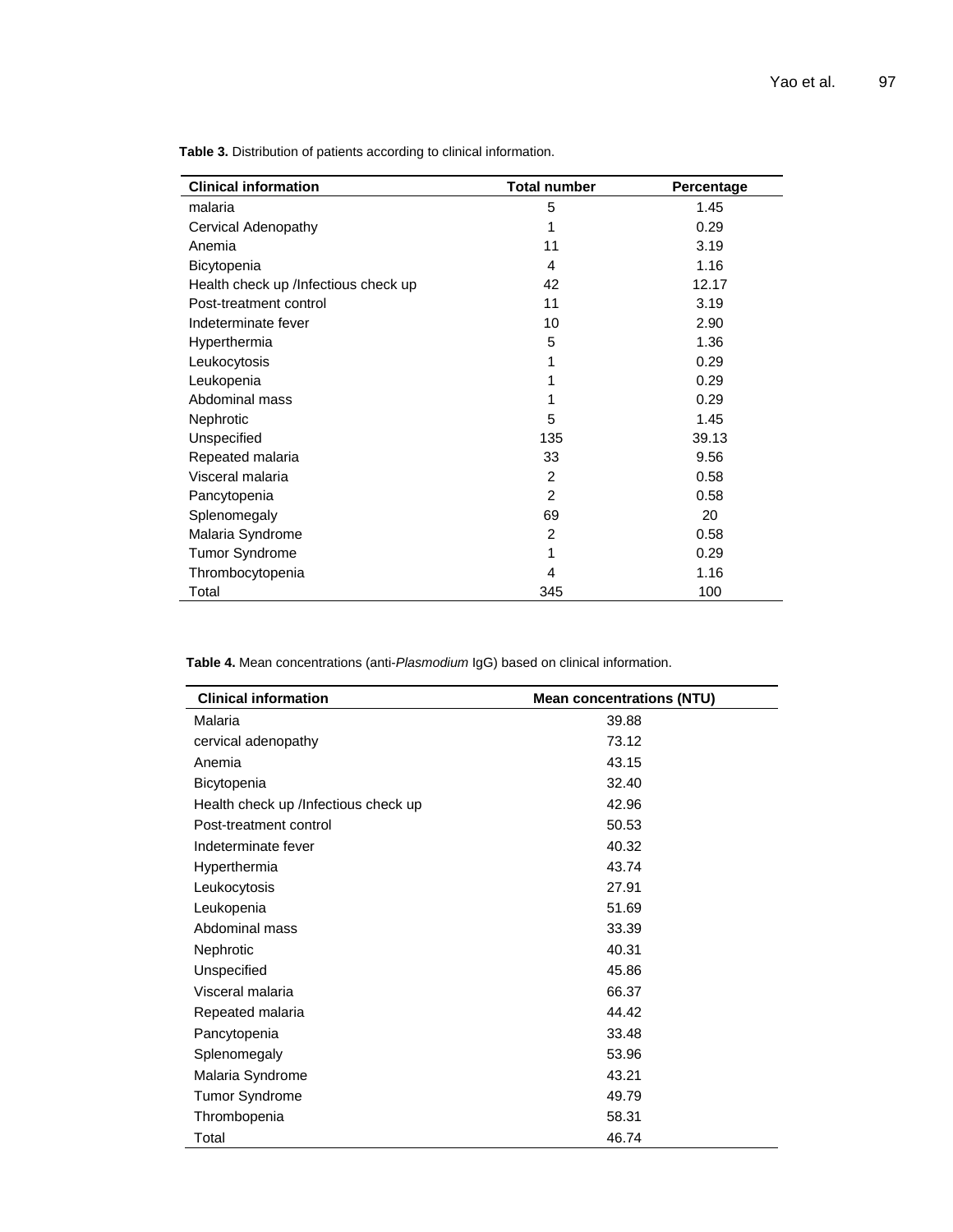**Table 5.** Mean concentrations obtained according to malaria serology results.

| <b>Parameter</b>          | Negative (%)       | Doubtful zone (%) | Positive (%)     | Total        |
|---------------------------|--------------------|-------------------|------------------|--------------|
| Number                    | 22 (6,38)          | 4(1.16)           | 319 (92.46)      | 345 (100)    |
| Mean concentrations (NTU) | 5.94               | 10.28             | 50.01            |              |
| Mean ages                 | $18.95 + (-4.277)$ | $37.25 + (-8.39)$ | $34.27 + (-1.2)$ | $p = 0.0024$ |

Significance, p <0.05; NTU: Nova Tec unit.



**Figure 1.** Link between malaria antibody concentrations and age. P: p-value; NTU: nova tec unit; ns: not significant.

# **Antimalarial antibody responses directed with a panel of** *P. falciparum* **antigens**

On a total of 345 samples were received for malaria serological test, 26 were negative against 319 positives. Thus 14 samples in each group (negative and positive samples) were included in this part of this study. In fact, 14 samples were randomly selected from the group of patients who were positive for the test. As for the negative samples they were all included except 12 serums with an insufficient quantity and quality for ELISA test.

## **Comparison of sero-prevalence according to antigens tested for seronegative samples**

For negative samples, the seroprevalence was 35.72, 50, 64.28 and 78.57% respectively for AMA1, CSP, GLURP and total schizont extract antigens. It ranged from 35.72% for AMA1 to 78.57% for total schizont extract antigen. However, the proportion of responders was significantly higher than that of non-responders ( $p =$ 0.003) for total schizont extract (Table 6).

# **Comparison of seroprevalence according to tested antigens in samples using ELISA**

Concerning the 28 samples from which 14 samples were positive and 14 samples negative for malaria serology, the seroprevalence for all tested antigens was over 50%. It ranged from 60.71% for AMA1 to 89.29% for total schizont extract. However, proportions of responders to CSP ( $p = 0.008$ ); GLURP ( $p < 0.0001$ ) and total schizont extract ( $p < 0.0001$ ) antigens were significantly higher than those of non-responders (Table 7).

#### **DISCUSSION**

The aim of this study was to use a multi antigenic approach to analyse malaria serodiagnosis examinations and then ponder on the clinical aspects of patients at Institut pasteur de Côte d'Ivoire. Malaria serology positivity was 92.46%, meaning that most patients had persisting antimalarial antibodies.

The mean age of patients in this study was 33.33 years with extremes from 0 to 88 years. The seroprevalence (92.46%) could be explained by the fact that Ivory coast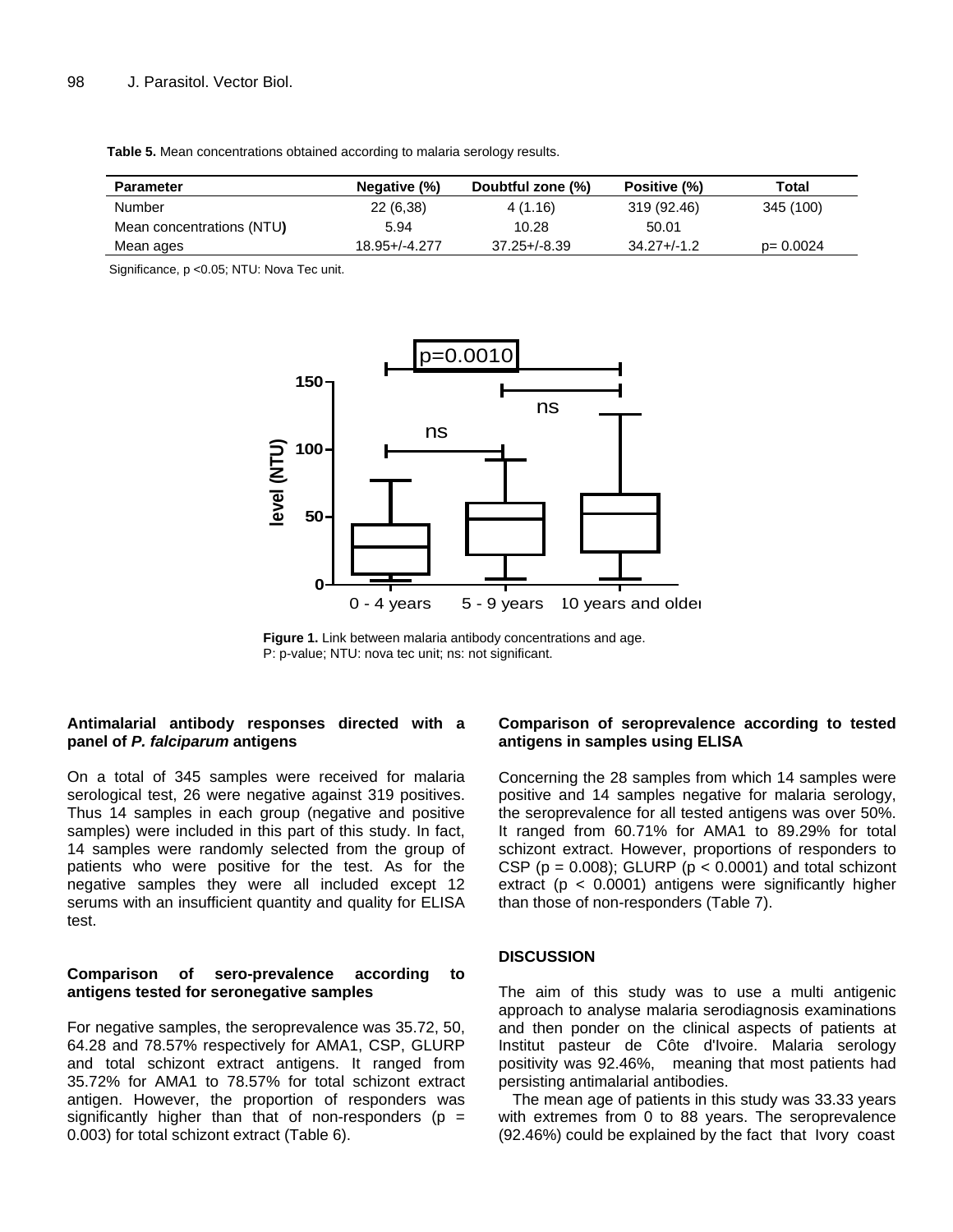| <b>Antigens</b> | <b>Proportion of non-responders</b><br>n (%) | <b>Proportion of responders</b><br>$n\frac{6}{6}$ | $p-value(p)$ | Chi <sup>2</sup> | df |
|-----------------|----------------------------------------------|---------------------------------------------------|--------------|------------------|----|
| AMA1            | 9/14(64.28)                                  | 5/14 (35.72)                                      | 0.975        | 2.202            |    |
| <b>CSP</b>      | 7/14(50)                                     | 7/14(50)                                          | 1.000        |                  |    |
| <b>GLURP</b>    | 5/14 (35.72)                                 | 9/14(64.28)                                       | 0.137        | 2.20             |    |
| Ext. Shz        | 3/14(21.43)                                  | 11/14 (78.57)                                     | 0.003        | 8.81             |    |

**Table 6.** Proportion of responders and non-responders according to tested antigens for negative samples.

Chi-square test was used,  $p < 0.05$ : threshold of significance.

**Table 7.** Proportion of responders and non-responders for the 28 individuals tested using antigens.

| <b>Antigens</b> | <b>Proportion of non-responders</b><br>$n\frac{6}{6}$ | <b>Proportion of responders</b><br>n(%) | P-value<br>(p) | Chi <sup>2</sup> | df |
|-----------------|-------------------------------------------------------|-----------------------------------------|----------------|------------------|----|
| AMA1            | 11/28 (39.29)                                         | 17/28 (60.71)                           | 0.112          | 2.52             |    |
| <b>CSP</b>      | 9/28(32.14)                                           | 19/28 (67.86)                           | 0.008          | 7.018            |    |
| <b>GLURP</b>    | 5/28 (17.86)                                          | 23/28 (82.14)                           | 0.0001         | 22.726           |    |
| Ext. Shz        | 3/28(10.71)                                           | 25/28 (89.29)                           | 0.0001         | 33.961           |    |

Chi-square test was used,  $p < 0.05$ : threshold of significance.

is a stable malaria endemic zone and people living there are exposed to malaria. Children and pregnant women seem to be the most affected (WHO, 2018).

This same reason may explain the fact that there are almost as many men as women in this study with a ratio of 1.24 for men. However, there is a significant difference between the mean concentration observed in patients from 0 to 4 years old and patients from 10 years old and over. Indeed, the permanent contact of the host with the parasite and mosquito bites could lead to a rapid development of host immunity (Marsh and Snow, 1999; Doolan et al., 2009).

Studies indicate that immunity increases with age (Greehouse et al., 2011). This is due to the repetition of *P. falciparum* malaria infections (Gupta et al., 1999). The studies of Diarra et al. (2012) in Burkina Faso, Mbengue et al. (2016) in Senegal and Yao et al. (2017) in Côte d'Ivoire showed that patients over 10 years of age respond well to *Plasmodium* antigens than younger children, they might be well protected. In malaria endemic zones, acquisition of immunity occurs with age, the youngest are less protected than older children or adults (Grobusch and Kremsner, 2005). Younger children acquire this immunity during different malaria episodes (Gupta et al., 1999).

The results of this study showed that the reasons for prescribing malaria serological test were dominated by splenomegaly with a rate of 20%. This could be explained by the fact that after the invasion of red blood cells some merozoites are sequestered in the spleen (Talman et al., 2004), increasing its volume. Splenomegaly is therefore

part of the chronic forms of malaria in which parasitological research is often negative while antibody concentrations are high (WHO/ UNICEF, 2015). These results are similar to those of Goran-Kouacou et al. (2017). In their studies, these authors obtained a splenomegaly rate of 49.3% as a reason for prescribing malaria serological test. Clinical information was mentioned for 210 patients out of 345, about 60.87% of the reports received. The missing clinical information was 39.13% due to an incorrect completion of the medical analysis request forms and a poor management of record books and patient files. All the information recorded on the analysis bulletins was important for a correct interpretation of results and therefore important for patients' management, and draw the attention of clinicians and all health personnel. The antiplasmodial antibody concentration ranged from 27.91 to 73.12 NTU and was high in majority of patients. Mean anti-*Plasmodium* antibody concentrations based on clinical information showed that these concentrations were high for cervical adenopathy (73.12 NTU). However, for all clinical information the mean antibody concentrations were high. Besides, antibody concentrations are proportional to the intensity and duration of infestation (Goran-Kouacou et al., 2017).

The second part of this study was to assess kit's performance against a panel of antigens (AMA1, GLURP, CSP and Total Schizont Extract) in order to determine which antigen could be used in the diagnosis of malaria serology in Ivory Coast instead of Novalisa test kit. However, seroprevalence was exclusively tested with *P.*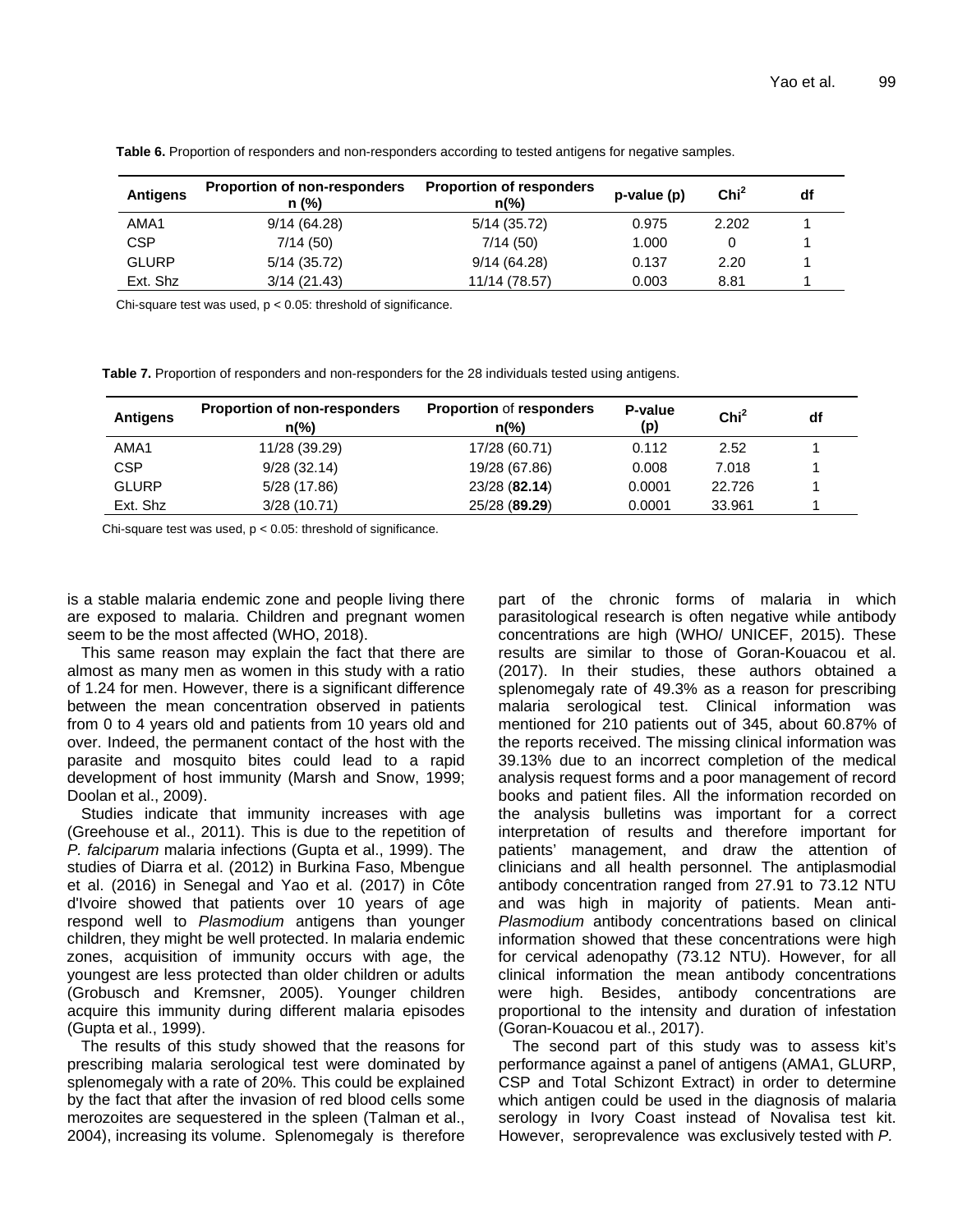*falciparum* antigens. Thus, the seroprevalence for 28 samples was assessed from which 14 samples were negative and the other 14 samples were positive to malaria serology with a panel of antigens (AMA1, GLURP, CSP and Total Schizonte Extract) of *P. falciparum*. This seroprevalence was 35.72; 50; 64.28 and 78.57% respectively for AMA1; CSP; GLURP and Total Schizont Extract antigens for the 14 negative samples and 60.71; 67.86; 82.14 and 89.29% in the same order for the 28 samples. The proportion of responders was high for all samples. A study conducted in Ivory Coast by Coulibaly et al. (2016) found anti-*P. falciparum* IgG antibodies in all patients during severe malaria. However, a significant difference was observed between responders and non-responders for CSP and GLURP antigens and total schizont extract, in contrast to the group of 14 negative samples the proportion of responders was significant for total schizont extract compared to non-responders. The proportion of responders was more than 50% for all antigens in tested samples (28 samples). This high seroprevalence highlights the antigenic polymorphism of *P. falciparum*, which could vary from one country to another and within the same country from one region to another. A study in Tanzania found out a high seroprevalence of anti AMA 1 antibodies (40.7%) (Stewart et al., 2009). The study by Kusi et al. (2014) conducted in Ghana showed a high seroprevalence of anti AMA1 and CSP antibodies. A high prevalence of *PfMSP1* and *PfAMA1* antibodies was found in Indonesia notwithstanding the region and season (Supargiyono et al., 2013). This study showed that the most immunogenic and promising antigens are Total Schizont Extract and GLURP. The proportions of responders to GLURP and Total Schizont Extract antigens were high among the antigens used compared to non-responders. GLURP is described as highly immunogenic. The results obtained are consistent with those of Mbengue et al. (2016) who showed that the GLURP antigen was the most immunogenic during urban malaria in Dakar, Senegal. Therefore, GLURP and Total schizont extract could be serological markers for the diagnosis of malaria serology in Côte d'Ivoire.

In this study some limitations were observed. Firstly, the lack of some data, namely the place of residence and patients' nationality was not mentioned in the record book. These parameters should have been important for the immunological analysis of patients. Another limitation is the low number of patients used in the second part of this study. In fact analysis of all malaria seronegative samples and even all samples received could provide good results.

# **Conclusion**

On completion of this study, it was found that for all

samples, the positive patients (92.46%) were more numerous than the negative (6.38%) and those from the doubtful zone (1.16%) according to the malaria serological test using the kit. Unspecified reasons for requesting malaria serological test test were the most numerous. Splenomegaly was the most frequent reason for prescription. It is therefore important to draw the attention of clinicians to put the relevant information on the medical analysis bulletins, for a better management. It should be noted that mean concentrations were high according to clinical information.

Concerning the antigen panel approach, the proportion of responders was significantly high for CSP and GLURP antigens and total schizont extract for all individuals tested compared to non-responders, the proportion of responders was significant only for total schizont extract compared to non-responders for negative samples to malaria serological test. GLURP antigen and Total Schizonte extract could be used as a malaria serological test in Côte d'Ivoire. The time of patient's stay in Côte d'Ivoire and place of residence were not mentioned in this study. This is a limitation to this study.

# **CONFLICT OF INTERESTS**

The authors have not declared any conflict of interests.

# **ACKNOWLEDGEMENTS**

The authors are very grateful to all the participants for the realization of this study and appreciate all the staff and students of the Department of Parasitology-Mycology of the Institut Pasteur de Cote d'Ivoire for their respective involvement in the realization of this study. Authors also thank the staff of the Sample Reception Unit at the Institut Pasteur de Cote d'Ivoire and the management of the Institut Pasteur for allowing the study to be carried out.

#### **REFERENCES**

- Adu B, Cherif MK, Bosomprah S, Diarra A, Arthur FKN, K Dickson EK, Corradin G, Cavanagh DR, Theisen M, Sirima SB, Nebie I, Daniel DD (2016). Antibody levels against GLURP R2, SP1 block 2 hybrid and AS202.11 and the risk of malaria in children living in hyperendemic (Burkina Faso) and hypo-endemic (Ghana) areas Bright. Malaria. Journal 15:123 doi: 10.1186/s12936-016-1146-4
- Assi SB, Henry MC, Rogier C, Yovo JD, Audibert M, Mathonnat J, Teuscher T, Carnevale P (2013). Inland valley rice production systems and malaria infection and disease in the forest region of western Côte d'Ivoire. Malaria Journal 12(233):1-13. western Côte d'Ivoire. Malaria Journal 12(233):1-13. http://www.malariajournal.com/content/12/1/233.
- Chadi F (2014). Le paludisme en Côte d'Ivoire Etat des lieux, stratégies de lutte. Thèse pour l'obtention du diplôme d'état de docteur en pharmacie. UFR des sciences pharmaceutiques, Université Bordeaux, Bordeaux (France) 144 p.
- Coulibaly M, Sansan H, Kouakou P, Yeboah R, Timité AM, Sombo MF